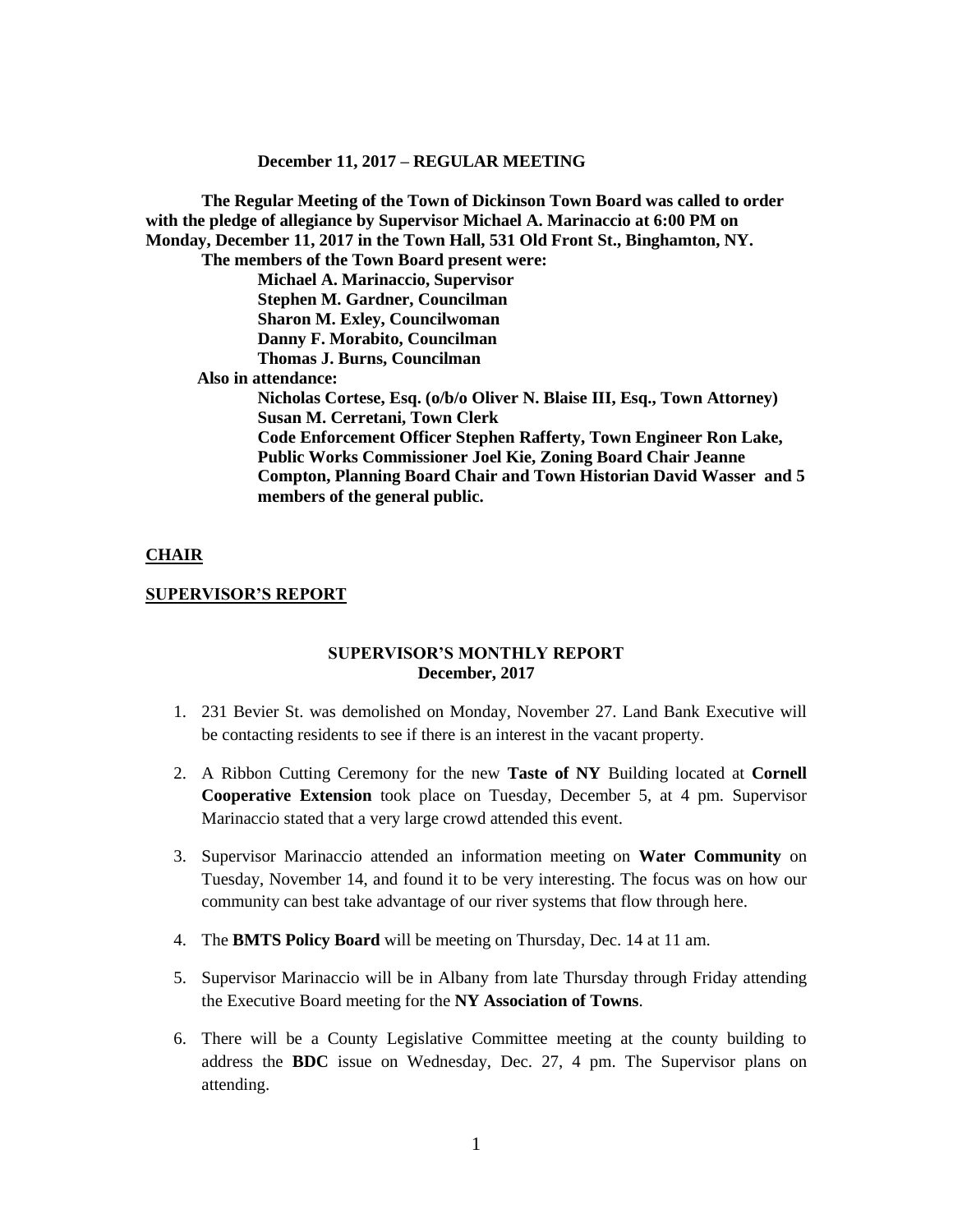#### **SUPERVISOR'S REPORT CONTINUED:**

- 7. All town board members will be receiving a full copy of the January Organization information for review. Any changes, discussions, etc. can take place at our January work session. We will vote by resolution at our regular meeting in January.
- 8. A Grand Opening Ceremony for the new **Agency** building located at the **SUNY-Broome** campus is scheduled for 4 pm on Jan. 10.
- 9. The **Sunrise Terrace** Building, per the engineering report submitted by **Delta Engineers**, has been shut down with no activities within the building allowed until the structural deficiencies of the foundation and other stresses are corrected. We are working closely with the **STA** to insure that safety is our main priority as it is with the **Sunrise Terrace Association**.
- 10. A Winter Webinar Series will be taking place in December, 2017 and January, 2018, regarding affordable housing, local government organization, land use issues, zoning board of appeals overview, planning board overview.

#### **Code Violations Report**:

- 1. 544 Old Front St., white car openly stored with no plates
- 2. 551 Old Front St., vehicle under tarp, openly stored, no plates
- 3. Appearance ticket issued to 66 Old State Rd., junk vehicle not addressed as directed by the code violation notice
- 4. 9 Taft Ave, unlicensed vehicle openly stored
- 5. 409 Glenwood Rd., bed at curb for several weeks
- 6. 47 Pulaski, various debris in yard, large amount of debris on front porch
- 7. 50 Pulaski, buckets, tires, play pen, many other items not picked up
- 8. 29 Pulaski, various debris in yard, broken glass, construction debris not picked up
- 9. 4 J T Blvd., chair at curb not picked up
- 10. 254 L. Stella, 2 unlicensed vehicles on property
- 11. 52 Pulaski, furniture, pallets, rugs, garbage not picked up
- 12. 39 Pulaski, trash and miscellaneous debris in front of garage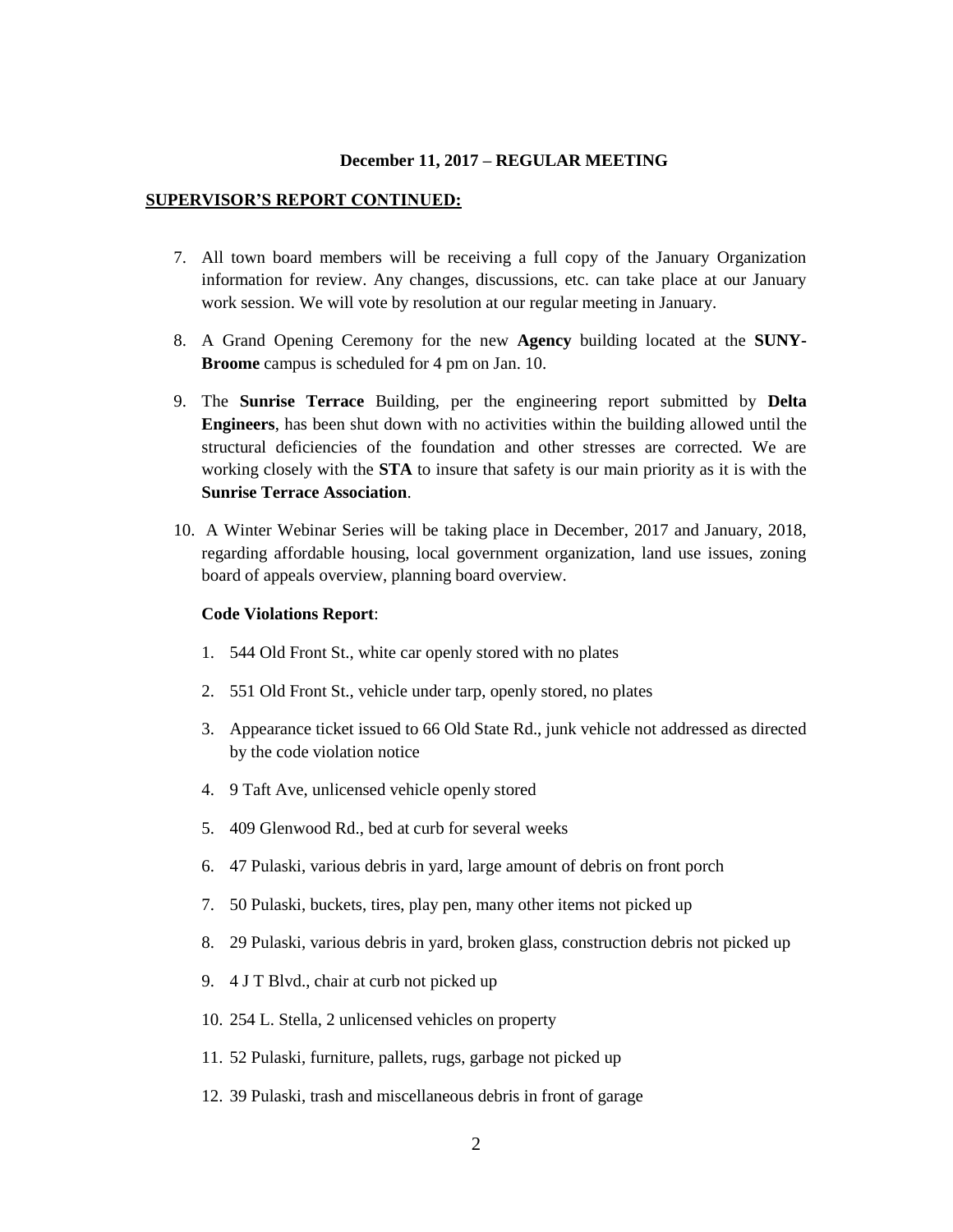#### **SUPERVISOR'S REPORT CONTINUED:**

- 13. 6 Lawson Court, appearance ticket, accumulation of rubbish and garbage around property not addressed as directed by the code violation notice
- 14. 205 Bevier St., car under tarp and not licensed
- 15. 193 Bevier St., truck in driveway, not licensed
- 16. 202 Bevier St., car for sale on property, no plates
- 17. 201 Bevier St., various furniture and garbage in yard
- 18. 162 Bigelow, garage foundation is missing, work being done without a permit
- 19. 27 N. Moeller St., unlicensed vehicle openly stored on property
- 20. 43 N. Louisa, unlicensed vehicle openly stored
- 21. 194 Bevier, unlicensed vehicle openly stored
- 22. 210 Bevier St., unlicensed vehicle openly stored
- 23. 40 N. Moeller, 2 unlicensed vehicles openly stored

#### **Dog Control Report**

Supervisor Marinaccio is in receipt of the Dog Control Officer's Monthly report for November for both the Village and the Town. Barking dog complaints, 2 bite reports for same dog, dog had to be put down, stray dogs.

#### **NYSEG Warning Letter:**

No warning letters issued to property owners by **NYSEG** this month

### **PUBLIC COMMENTS**

A resident thanked the town on a great job on the demolition of the 231 Bevier Street property.

#### **COMMITTEE REPORTS**

#### **PUBLIC WORKS**

o Councilman Gardner stated that he and Public Works Commissioner Kie toured the intersection of Lower Stella Ireland Road and Republic Street to view the area of concern where a no parking restriction from the telephone pole to the corner has been suggested for safety reasons. The board members agreed that it would be wise to go ahead with the process to implement this change.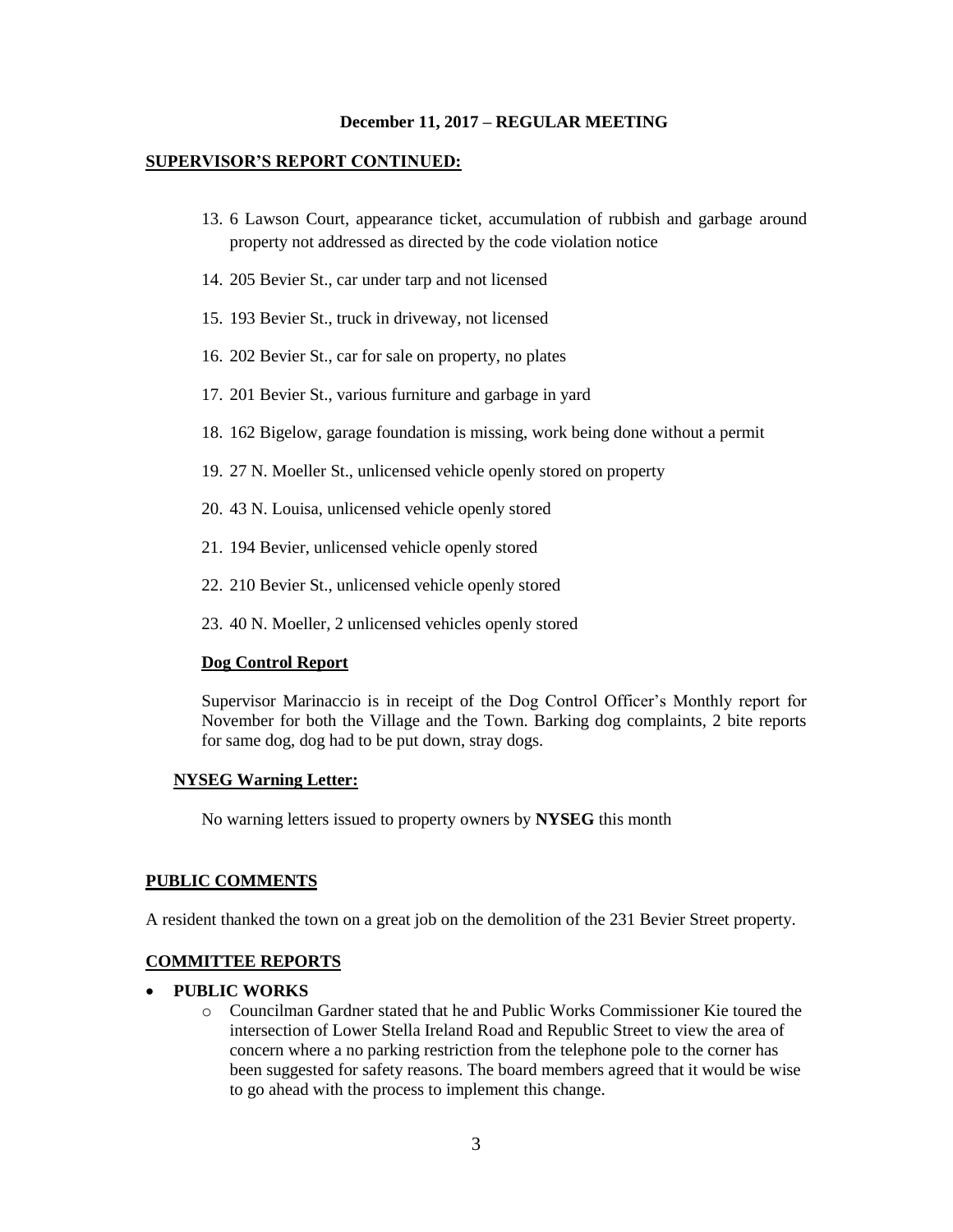### **FINANCE**

## o **SUPERVISOR MONTHLY REPORT**

Councilman Morabito made a motion to accept the **October, 2017 and November, 2017 Supervisor monthly reports,** seconded by Councilman Burns. All in favor.

### o **TOWN CLERK MONTHLY FINANCIAL REPORT**

Councilman Morabito made a motion to accept the **November 2017 Monthly Financial Report** for the **Town Clerk** in the amount of **\$1,268.92,** seconded by Councilman Gardner. All in favor.

## o **TOWN COURT MONTHLY FINANCIAL REPORT**

Councilman Morabito made a motion to accept the Financial Report(s) for the **Town of Dickinson Court** for the month of **October, 2017** in the amount of **\$43,079.50**. On a motion of Councilman Morabito and seconded by Councilwoman Exley. State -\$33,286.00 County - \$1,157.50 Town - \$8,614.00. All in favor.

## o **ABSTRACTS FOR APPROVAL**

On Motion from Councilwoman Exley, seconded by Councilman Gardner to approve **abstract # 12**, dated **December 11, 2017** in the amount of **\$111,830.67** Vote Ayes- 5, Nays-0, Absent-0.

> Supervisor Marinaccio voting Aye Councilman Gardner voting Aye Councilwoman Exley voting Aye Councilman Morabito voting Aye Councilman Burns Aye

Unanimously passed and noted as duly adopted.

## **Abstract Summary of Audited Vouchers for Funds respectively in the amount(s) of \$111,830.67.**

**Voucher #12 for December 11, 2017 year in the amount of \$111,830.67:** 

| \$49,268.59 |
|-------------|
| \$5,264.78  |
| \$5,327.73  |
| \$0.00      |
| \$284.45    |
| \$13,860.08 |
| \$37,825.04 |
|             |

#### **PERSONNEL**

o Nothing to report.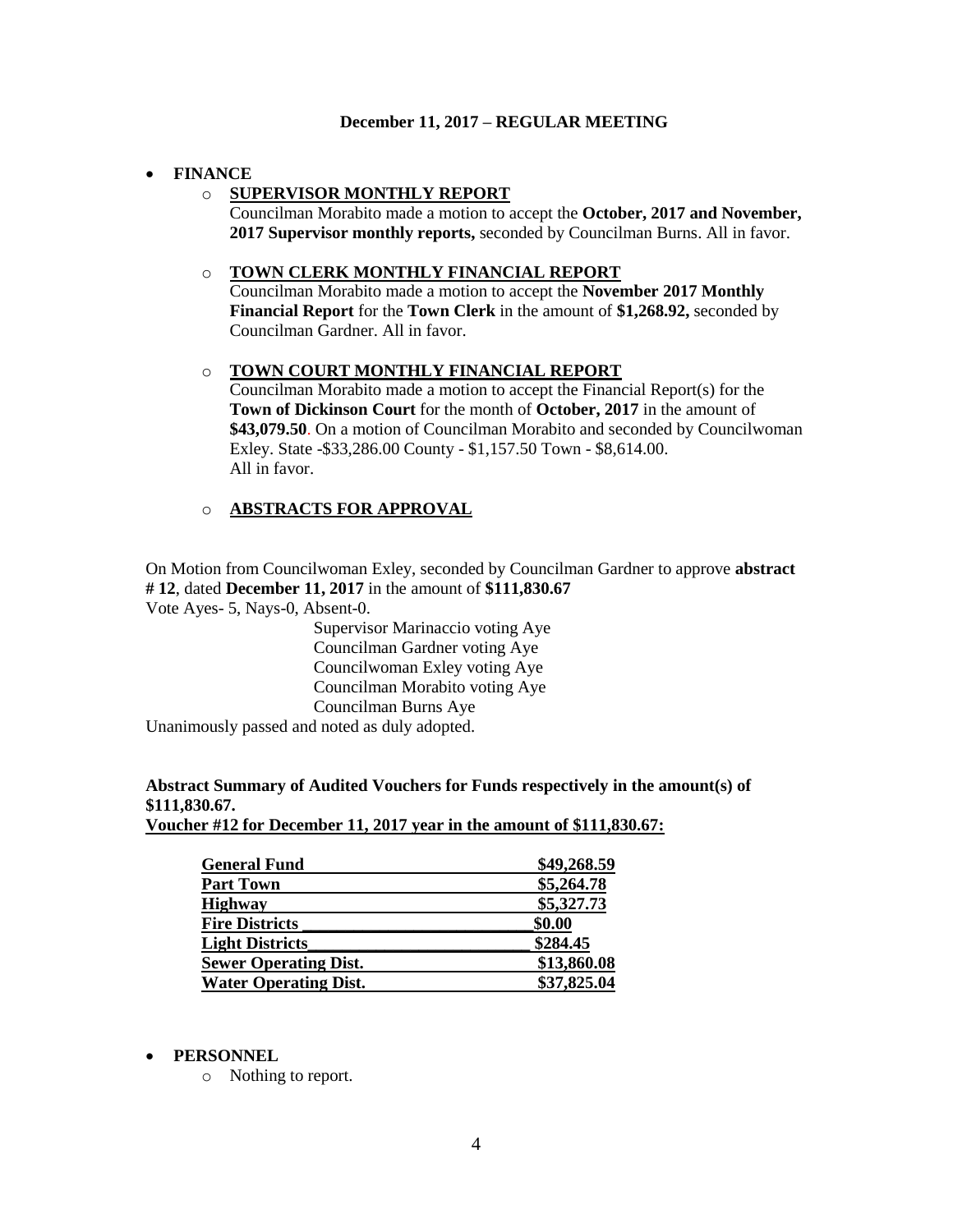### **PLANNING**

o Chairman Wasser reported that there will be a planning board meeting Tuesday, December  $12<sup>th</sup>$  at 6pm to consider the request from **Microtel** to raise their sign 4 feet because of the installation of the sound barriers on the highway. The Planning Board will in turn send their recommendation to the Zoning Board for review.

### **APPROVAL OF MINUTES**

On a motion by Councilman Gardner seconded by Councilwoman Exley to approve the **November 6, 2017 Work Session Minutes and the November 13, 2017 Regular Meeting Minutes**. All in favor. Vote-5 Ayes, Nays-0, Absent-0.

## **CHAIR**

Supervisor Marinaccio encouraged everyone to visit the **Taste of New York** store at **Cornell Cooperative Extension**.

## **ATTORNEY**

## **RESOLUTION SCHEDULING A PUBLIC HEARING FOR THE ADOPTION OF A LOCAL LAW CCA PROGRAM LOCAL LAW NO. 1 OF THE YEAR 2018.**

#### **RESOLUTION 2017-35**

The following Resolution was offered by Councilman Morabito, who moved its adoption, seconded by Councilwoman Exley to wit:

BE IT RESOLVED, by the Town Board of the Town of Dickinson, Broome County, New York as follows:

## **RESOLUTION: SCHEDULING A PUBLIC HEARING FOR THE JANUARY 2, 2018 WORK SESSION AT 5:30 PM RE: THE ADOPTION OF A LOCAL LAW CCA PROGRAM LOCAL LAW NO. 1 OF THE YEAR 2018.**

The question of adoption of the foregoing Resolution was duly put to a vote on roll call which resulted as follows: All in favor. Vote Ayes –5, Nays – 0, Absent-0.

> Supervisor Marinaccio voting Aye Councilman Gardner voting Aye Councilwoman Exley voting Aye Councilman Morabito voting Aye Councilman Burns voting Aye

All in favor.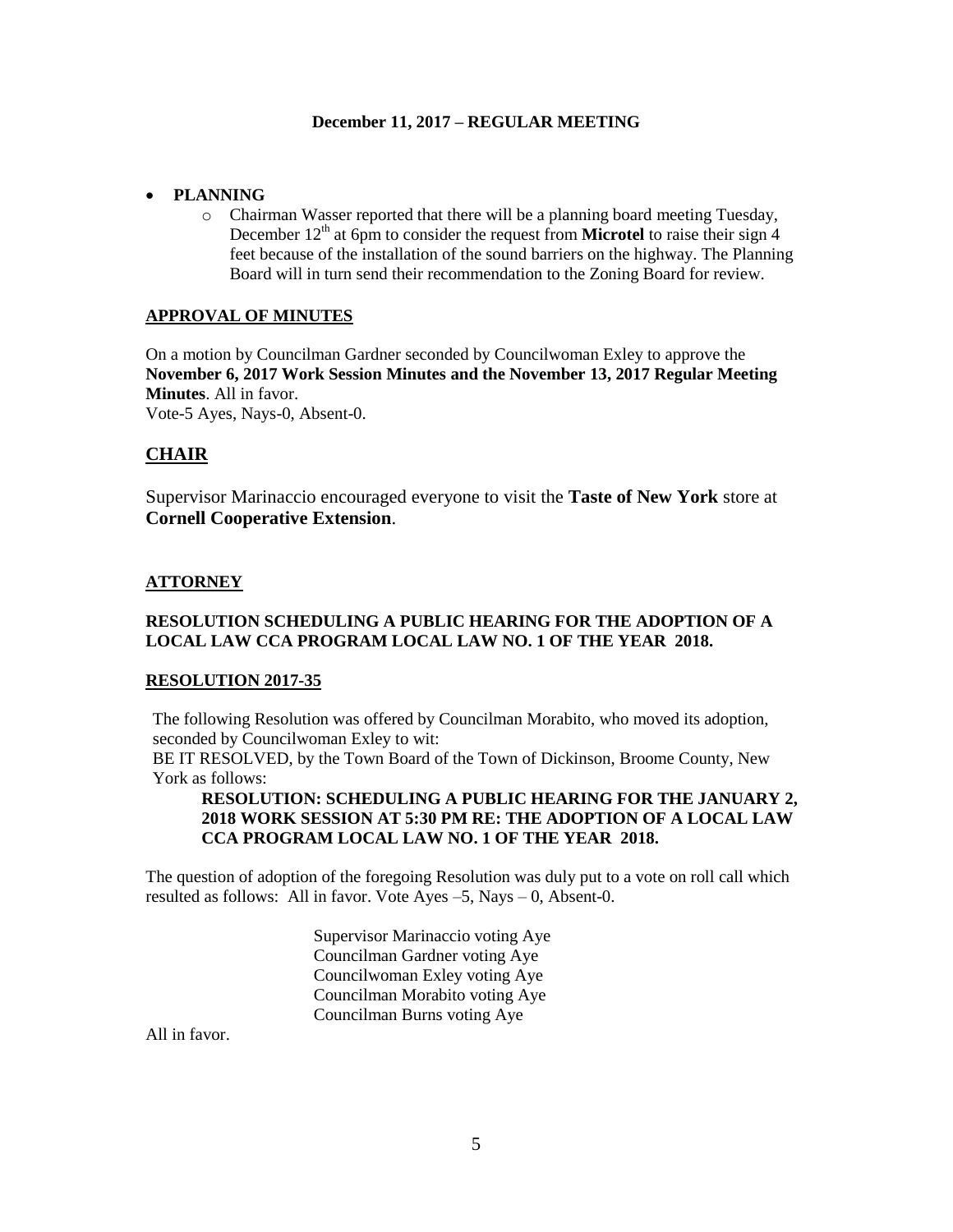## **RESOLUTION 2017-36**

The following Resolution was offered by Councilman Gardner, who moved its adoption, seconded by Councilwoman Exley to wit: BE IT RESOLVED, by the Town Board of the Town of Dickinson, Broome County, New York as follows:

### **RESOLUTION: AUTHORIZING THE TOWN SUPERVISOR TO EXECUTE A CONTRACT AWARDING THE 2018-2019 SELF HELP PROJECTS TO R. DEVINCENTIS WHO WAS DETERMINED TO BE THE LOWEST RESPONSIBLE BIDDER IN ACCORDANCE WITH NY STATE COMPETITIVE BIDDING LAWS.**

The question of adoption of the foregoing Resolution was duly put to a vote on roll call which resulted as follows: All in favor. Vote Ayes –5, Nays – 0, Absent-0.

> Supervisor Marinaccio voting Aye Councilman Gardner voting Aye Councilwoman Exley voting Aye Councilman Morabito voting Aye Councilman Burns voting Aye

All in favor.

## **PERMA SAFETY COORDINATOR POSITION**

Attorney Cortese stated that all municipalities insured through **PERMA** are required by **PERMA** to create a safety coordinator position. The requirements and duties of the contract include training, holding quarterly meetings, taking meeting minutes, communicating with **PERMA** as the primary contact, forming a committee, updating internal policies and procedures, etc. in order to be in compliance with workers compensation.

## **WELCOME TO PATRICK DOYLE AS THE NEWLY ELECTED TOWN JUSTICE**

Supervisor Marinaccio took a moment to welcome Patrick Doyle as our newly elected Town Justice who will be replacing the retiring Justice Linda Cooper, effective January 1, 2018.

#### **PUBLIC WORKS**

## **RESOLUTION SCHEDULING A PUBLIC HEARING REGARDING THE PROPOSED PARKING RESTRICTION AT THE INTERSECTION OF REPUBLIC STREET AND LOWER STELLA IRELAND RD.**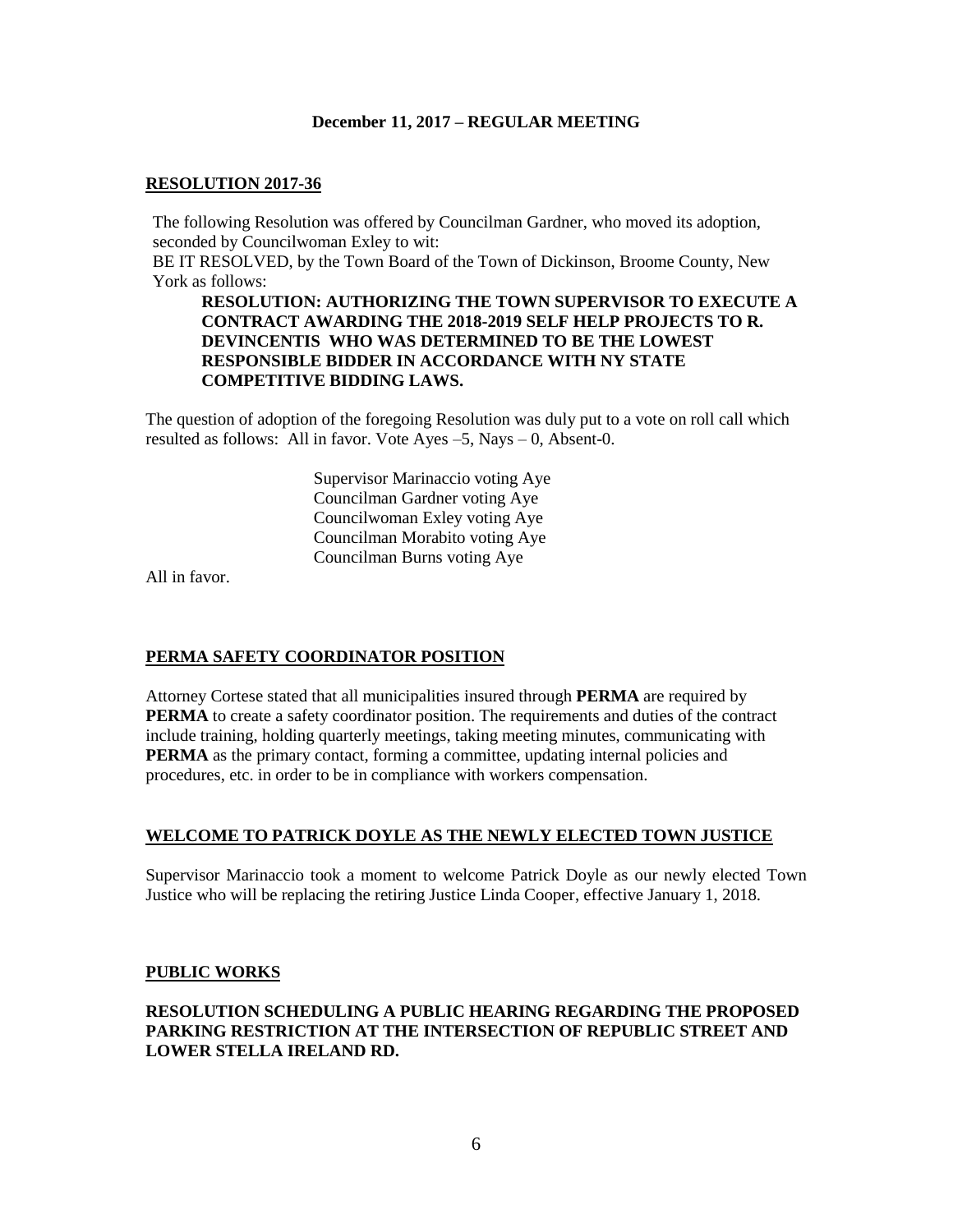## **RESOLUTION 2017-37**

The following Resolution was offered by Councilman Morabito, who moved its adoption, seconded by Councilman Burns to wit:

BE IT RESOLVED, by the Town Board of the Town of Dickinson, Broome County, New York as follows:

## **RESOLUTION: SCHEDULING A PUBLIC HEARING FOR THE JANUARY 2, 2018 WORK SESSION AT 5:35 PM RE: THE PROPSDED PARKING RESTRICTION AT THE INTERSECTION OF REPUBLIC STREET AND LOWER STELLA IRELAND ROAD.**

The question of adoption of the foregoing Resolution was duly put to a vote on roll call which resulted as follows: All in favor. Vote Ayes –5, Nays – 0, Absent-0.

> Supervisor Marinaccio voting Aye Councilman Gardner voting Aye Councilwoman Exley voting Aye Councilman Morabito voting Aye Councilman Burns voting Aye

All in favor.

- Public Works Commissioner Kie was notified by **NYSEG** that they will be replacing the gas main on Pineview Drive.
- Public Works Commissioner Kie asked for the board's approval to place the order for two new F350 pickup trucks that have been included in the 2018 budget.

On a motion of Councilman Gardner seconded by Councilman Burns to accept quotes for the purchase of two F350 pickup trucks. All in favor.

## **CODE ENFORCEMENT**

A letter has been sent to the **Sunrise Terrace Association** from Code Enforcement Officer Rafferty regarding the closing of the community center building due to structural deficiencies.

Supervisor Marinaccio stated that he has talked to Senator Akshar regarding the town's water district financial challenges. Mr. Marinaccio asked the board members to gather information and make up a packet for him to present to the Senator.

## **PUBLIC COMMENTS**

None.